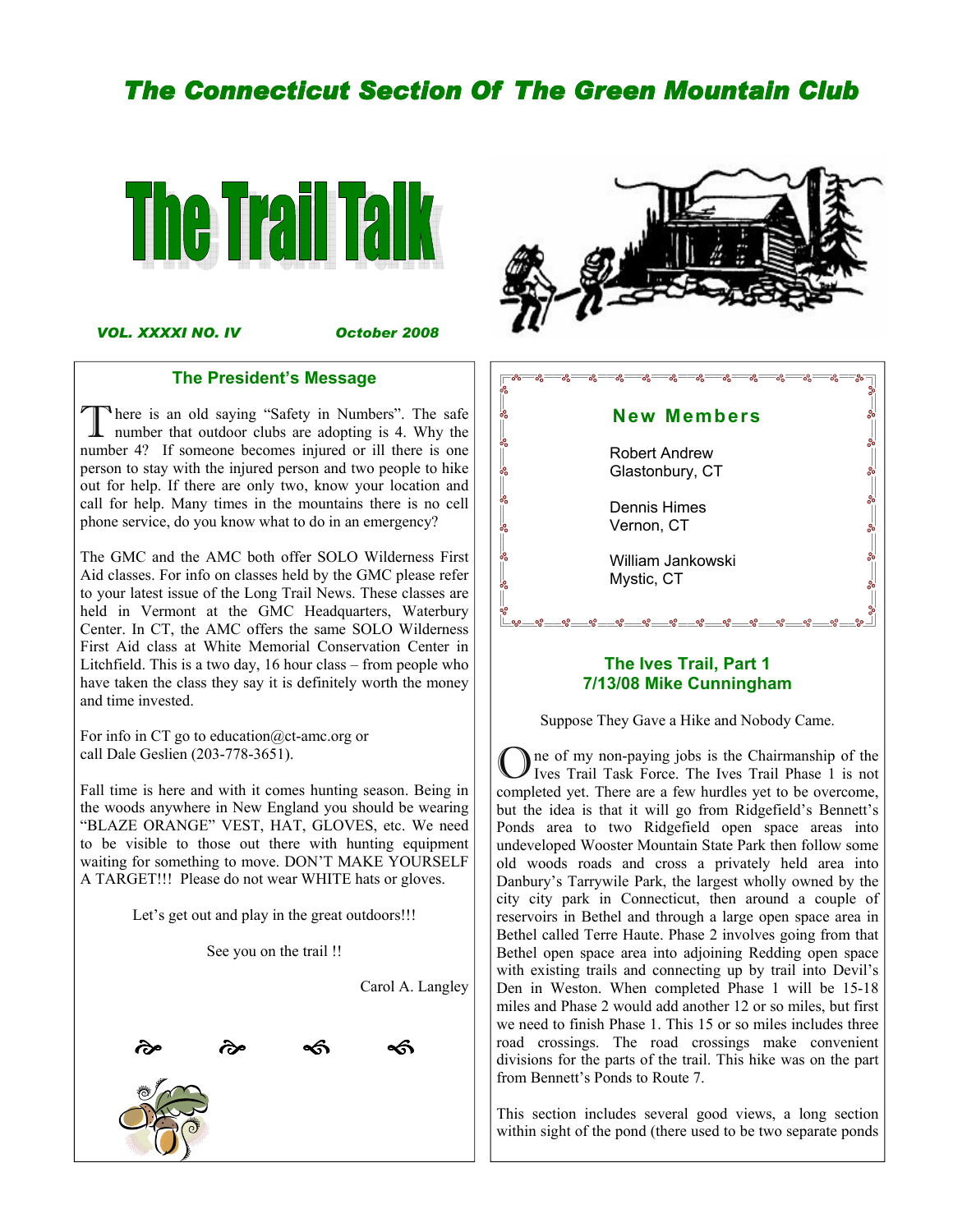# The Trail Talk

## Club Information

http://www.conngmc.com Officers & Executive Committee Carol Langley—President (860) 621-2860, cosmical14@yahoo.com Dick Krompegal, 1st Vice President, Trails & Shelters (860) 667-4205, rkrompy@aol.com Jim Robertson, 2nd Vice President, Activities (860) 633-7279, jrobert685@aol.com Bill Brodnitzki, Director To GMC (860) 542-5641, wbrodnitzki $@$ snet.net Sarah O'Hare, Secretary  $(860)$  563-7018, seohare7@yahoo.com Jack Sanga, Treasurer (860) 648-9614, jsanga@cox.net Laurene Sorensen, Reporter to the Long Trail News  $(401)$  965-6724, laurenesorensen@gmail.com

Please direct all inquiries regarding the Club to the President: Carol A. Langley 67 Pondview Drive Southington, CT 06489 (860) 621-2860, cosmical14@yahoo.com

The Trail Talk is published four times a year in January, April, July and October. Activity schedules are included in each issue. Reports of activities and articles must be sent to the editor no later than the tenth day of the month of the publication. Send articles to: Dick Krompegal 142 Churchill Drive Newington, CT 06111-4003 (860) 667-4205, rkrompy@aol.com

#### Membership

When filling out the form to join or renew, circle the Connecticut Section on the application to receive, at no extra charge, the Connecticut Section's newsletter and activity schedule.

 $\mathbf{D}$ 

| <i>Dues:</i>                                     |          |
|--------------------------------------------------|----------|
| Individual Adult                                 | \$35.00  |
| Family                                           | \$45.00  |
| Senior (70 or older) or Limited Income           | \$20.00  |
| Nonprofit or Youth Group                         | \$50.00  |
| Business or Corporation                          | \$125.00 |
| Send annual dues to:                             |          |
| The Green Mountain Club                          |          |
| 4711 Waterbury-Stowe Road                        |          |
| Waterbury Center, VT 05677-9904                  |          |
| (802) 244-7037, http://www.greenmountainclub.org |          |
|                                                  |          |

#### Connecticut Section Of The GMC

Post & Receive Messages, Photos, Other Activities http://groups.yahoo.com/group/ct\_green\_mountain\_club/ but beaver activity has made them into one), several bridged streams and a couple of un-bridged streams, a limestone spring, the site of Charles Ives' summer lean-to, an old

chimney, and one long steep uphill climb to the highest spot in Ridgefield. Not too shabby for a five mile hike.

I have been leading hikes for about 10 years for various organizations and have a couple of times had it happen that no one shows up. I was a bit concerned



because I had only put this in as a GMC hike. The GMC does not have many members in Western CT. There are not many GMC hikes in Western CT. I'm not sure which is the chicken and which the egg, but I had invited two hiking buddies (one of whom is not a GMC member) and members of the Ives Trail Task Force. Two GMC members had emailed me saying they were not coming because of other obligations. The hiking buddy who is not a GMC member and one member of the Task Force showed up.

So we all griped about the AMC (we are all AMC members) and I talked up the GMC as we hiked along. We had a good time enjoying the mostly sunny and breezy day and finished the five miles in a bit over two hours.

The Bennett's Pond area is very popular and we met another group on top of Pine Mountain and were passed by a runner and her dog, but once we got past the Ridgefield/Danbury line we saw no one else. So went my first time leading a GMC hike.



# M&M Section 18 & 19

A fter a long ride everyone met at the ending trailhead on Monument Rd. in Richmond, NH. With gear and passengers loaded in Russ's vehicle we headed to Mt Grace to stage the vehicle and start Section 18 of the MM Trail. The trail started with a steep ascent and passed thru a pine scented ridge area. An old wood road was washed out and descended to a blueberry field. We all had our fill before continuing on. At about two miles we crossed Robbins Road and began a reroute of the ever ascending trail which passed some glacial potholes. Reaching an overlook of Richards Reservoir revealed an unspoiled emerald shoreline which could have had moose or beaver sightings. We saw neither but did see horse, deer and moose droppings on much of the trail. At the north end of the reservoir a bog area had a side trail to a scenic beaver dammed area. Lunch was conveniently declared at another blueberry site. After crossing a number of streams that fed Tully Brook, the trail ascended Mayo Hill with views of Ball Hill and Mt Monadnock. Briefly the trail entered NH and then meandered back to White Hill in MA. A steep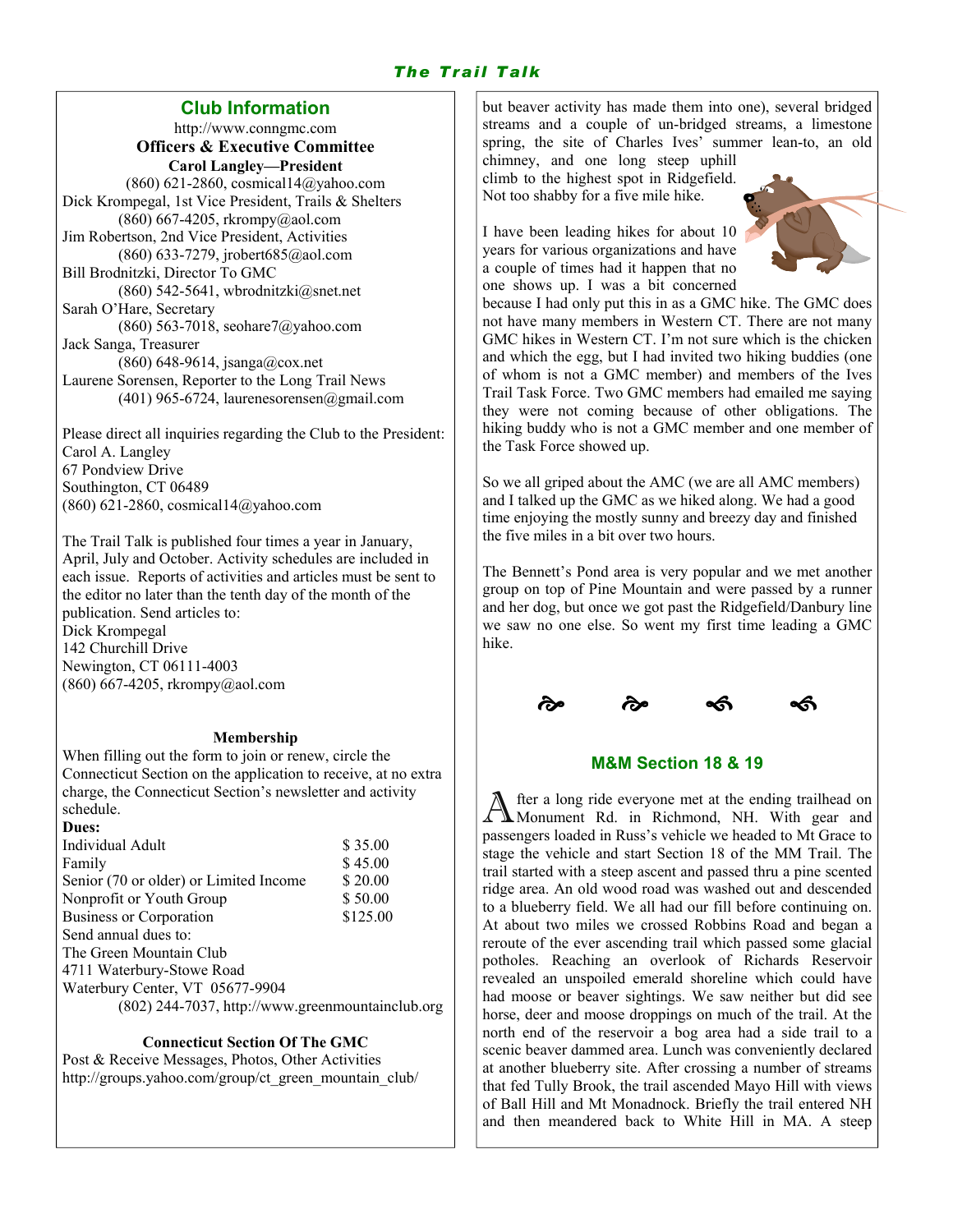descent led to a long private driveway and then Bliss Road. At about seven miles a state blue boundary marker in a stone wall was seen. White property and trail blazes were mixed and were confusing here. Finally, we reached RT 32 and the start of Section 19 at the Trustees of Reservation Royalston Falls kiosk.

A half mile into this section the Trustees shelter is located along Falls Brook. Settling in for the overnight we agreed that the reroute has added at least 2 miles to section 18. The shelter was in good condition but a night long deluge was not helpful for sleeping. Morning revealed that Falls Brook was now three times as wide from the storm. The trail reentered NH along the brook which had many interesting glacial pot holes. Another beaver dam backed up headwaters to the brook, but no sightings. A long uphill reached the top of Hill 1246 and then descended to the un-maintained section of Monument Road. The Trailhead was reached after about a mile on this dirt road where the trail manager resides at #38.

Due to a previous commitment, Sarah started the hike very early Sunday morning. A cell-phone call confirmed she was approaching RT 32. A quick detour on the way back to the Mt Grace staging area uncannily timed her arrival at the Trustees kiosk. A brief rest and she was off on Section 19. After dropping off Mike, Russ and Roger, Bill returned to Monument Rd to pick up Sarah. Soon she appeared finishing these two sections in record time as a day hike.

It has been confirmed by the trail manager that section 18 is at least 2 miles longer than the 7.4 miles advertised in the Trail Guide due to reroutes. Next Mt Monadnock, Summit.

> Hikers: Mike Cunningham, Russ Charest, Roger Hibbert, Sarah O'Hare Trail Leader: Bill Falconer

्<br>लेख के प**ी** 

don't want that to happen.



## Maintenance Trip On The AT/LT In Vermont August 8 - 10, 2008 Story Spring Shelter to Arlington-Wardsboro Road

If you read this then you are sworn to secrecy. If you are unable or unwilling to comply then read no further. Much depends on keeping this information away from the public eye. Hiking careers could be ruined if word gets out. There is a secret trail (henceforth referred to as ST) that connects the Arlington-Wadsboro Road with the Story Spring Shelter on the LT/AT. This ST provides quick, convenient, and easy access to parking. Keep this information under your hat. If word gets out then people will be hauling in beer and using the shelter as a party site. We

Members of the maintenance crew parked and used the ST to haul in brush loppers, paint buckets, and other awkward

pieces of equipment needed to clear brush and blaze. And beer and wine, of course. We hard-working GMC'ers also need our creature comforts! What were you thinking: that we are going to use the shelter to party? C'mon now.

Allen, Dan, and Dick arrived Friday afternoon in time to survey the shelter and environs. A 7-foot long board was hauled up to the shelter to replace a rotting one in the center of the picnic table. Later that evening, Frank, Joe, Dean, and Mohammed (Mo') arrived.

Among those attending Friday's overnight at Story Spring were 11 members of various British military branches who were section hiking south to North Adams. There were also several AT through-hikers headed both north and south. The shelter was quite full and tents were spread out across the land. Several through hikers arriving later kept walking on. We were thanked by the through hikers for our maintenance efforts in keeping the trail clear and well blazed but criticized for the muddy conditions. After dark there was a lot of rain to add to the already muddy trail. "Not my department" said one of our crew.

Bill arrived Saturday morning, in time to get to work. Mo' did quick work on replacing the board on the picnic table. We then split up and went in three different directions. Frank, Joe, Dean, and Mo' cleared and blazed the ST to where our cars were parked. (You are still sworn to secrecy about this!) Dick, Bill, and Dan set out north along the AT/LT clearing and blazing 3.6 miles out to the Arlington Road. Allen, needing some exercise and fresh air took off on a 10 mile run. Dick, Bill, and Dan later met up with him and his car so there was a beer run to THE Arlington General Store. Not just any store but THE store.

Saturday night brought much eating and drinking. There were 4 dozen (count 'em!) ears of corn, a package of hot dogs with buns. Unfortunately there was no mustard. We had to make due with chili salsa. Yeah, we were really roughing it! The through hikers going north included two from Israel who had us all singing Havah Negilah after a while. The corn was generously supplied by Frank. Despite much concern that 4 dozen ears were too much, all were consumed by the maintenance crew and the through hikers. Ditto the dogs. Dean built a huge fire that took care of husks and cobs. OK, maybe it was a little like a party. But only a little. Remember that you are still sworn to secrecy.

Sunday brought a new day and we marched out to our cars along the freshly cleared and blazed ST. Several garbage bags of trash were hauled out. Allen offered to shuttle an LT endto-end hiker to his mail drop. On Sunday? Yeah, on Sunday. Go figure.

Crew: Frank Maine, Joe Landor, Mohammed Khadeer, Dean Dickinson, Allen Freeman, Bill Brodnitzki, Written by: Dan Zelterman Leader: Dick Krompegal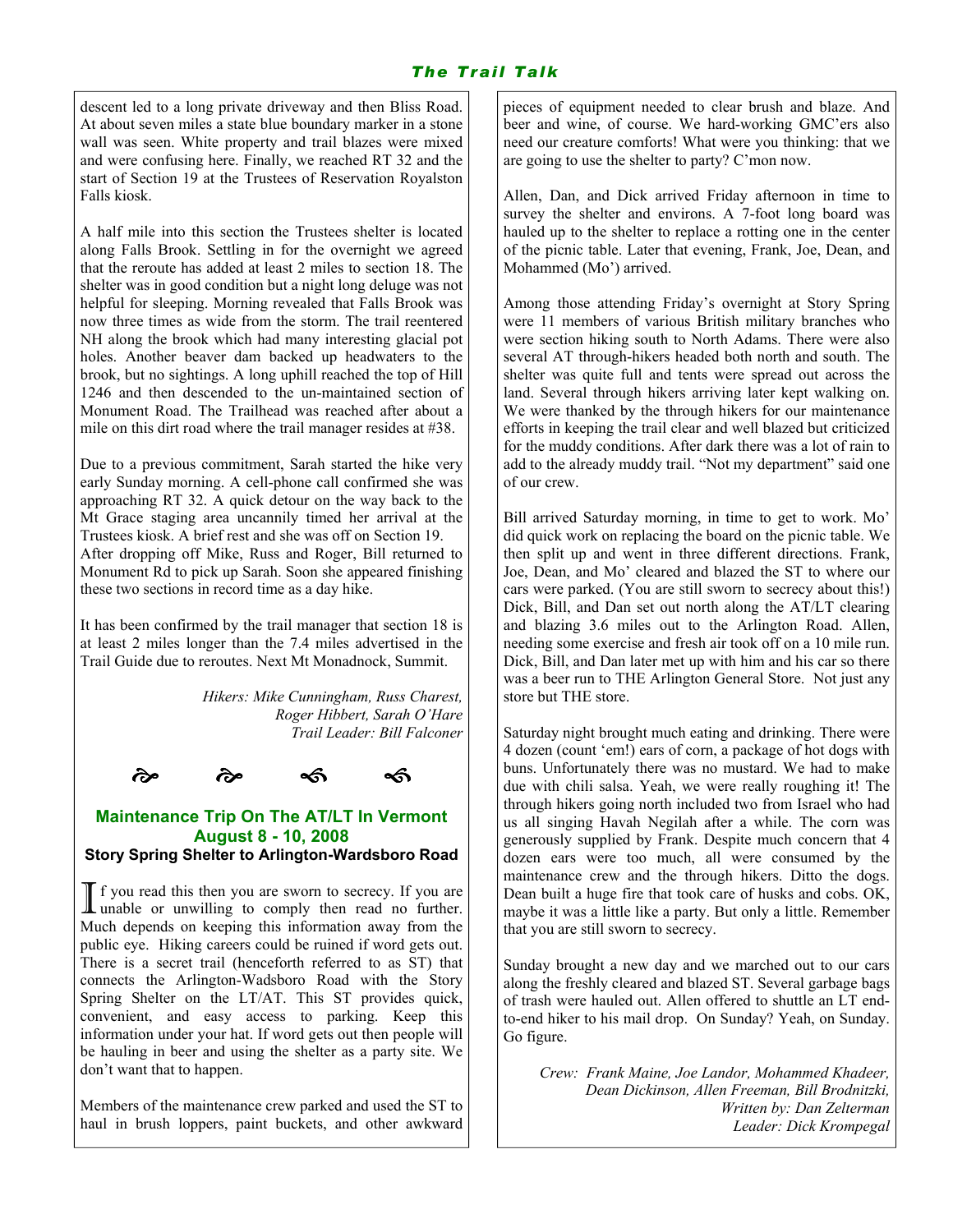## Sleeping Giant September 13, 2008

 $\sum \zeta$  es, it is a giant and by all reports, still sleeping. With news of federal bailouts of banks and mortgage agencies, all attendees of the hike agreed that we were also too large to fail and in need of federal support. Unfortunately, none was forthcoming. The giant, although much larger in size, appeared to rest on sound footings. When former President Nixon was warned of a financially weak corporation that was too large to fail, he reportedly said "Tell it to get smaller."

Having said all this, it was a fine day for a hike. We hung out at the parking lot for 20 minutes to allow for late-comers and some warm, friendly introductions. It had rained the night before, leaving some very wet and slippery footing. Spills and thrills were frequent during the day. In a related accounting scandal, we lost count of who went down and how often. Fortunately, bruised egos seemed to be the largest failures of the day. Our paths crossed with the Hartford Hiking Club who claimed to have backpacked through our section of the AT/LT earlier in the summer. A cross-group debate about the best privies ensued.

But enough small talk, let's eat! We had lunch when we reached the stone wall on Chestnut Lane. The mealtime discussion centered on those not present, and even some who were. A leisurely return hike included a view of the old quarry. We introduced ourselves to a potential recruit whose email address included the code for a deranged person. (Clearly, she would fit right in with us.) Audry, Tim, and Dick went directly back to their cars following the quarry tour. Sarah, Don, and Dan didn't know when to quit and took a brief detour to visit the golf course. All hikers were accounted for.

Hikers: Sarah O'Hare, Don Hagstrom, Dick Krompegal, guest Audry Reinholdt, guest Tim O'Connor Leader: Dan Zelterman



# The Saugatuck Trail 9/7/08

 $\sum$  ince Hurricane Hanna was bearing down on Connecticut  $\sum$  & Sarah was the only person to indicate any interest in joining the hike, we mutually decided to postpone it for a day. We probably could have gotten the hike in but it was terribly muggy and we didn't want her to have to chance getting caught in the storm on the drive home.

The Saugatuck Trail is the newest trail in the Connecticut Hike Book-West Edition. There is a newer blue blazed trail but that will not be in the book until the next edition. That's for another hike. This is a trail made up of a couple of older trails. I had hiked these older trails before they became the Saugatuck and I had hiked the entire trail after it became a blue blazed trail but not the entire trail all at one time so I was looking forward to this hike myself.



There are some difficulties with timing in that one section is closed between February & July due to nesting goshawks. These critters will attack passing humans who get too close to the nest. Since they have rather fierce talons it is a good idea to stay away. The

other part of the problem is that much of the trail is open to hunting during the season which runs from the second Saturday in September until the end of January. So in order to get the hike in it must be between August 1 and (this year) Sept 13 or a Sunday in the fall or early winter.

The Saugatuck Trail follows the paths of Redding's Ravine Trail and Reservoir Trail into Weston. It goes through Land Trust land as well as the property adjacent to the Saugatuck Reservoir. Some of it is on high ground and other parts go close to swampy areas. There are enough hills to make it interesting. It is 6.9 miles and took us about  $3\frac{1}{2}$  hours to complete including a few short breaks.

Along the way we saw a deer and a small salamander (not a red eft) as well as an assortment of squirrels and chipmunks. We also saw several American Toads and one Tree Frog. There were some magnificent old trees and some nice views of the reservoir. There were some raging torrents and two bridges were covered with debris from the 5-7 inches of rain the previous night. We even saw an assortment of other hikers! That's a rarity.

We also saw some remains from the village of Valley Forge, which was destroyed in the making of the reservoir in the late 1920s.

> Hiker: Sarah O'Hare Leader: Mike Cunningham

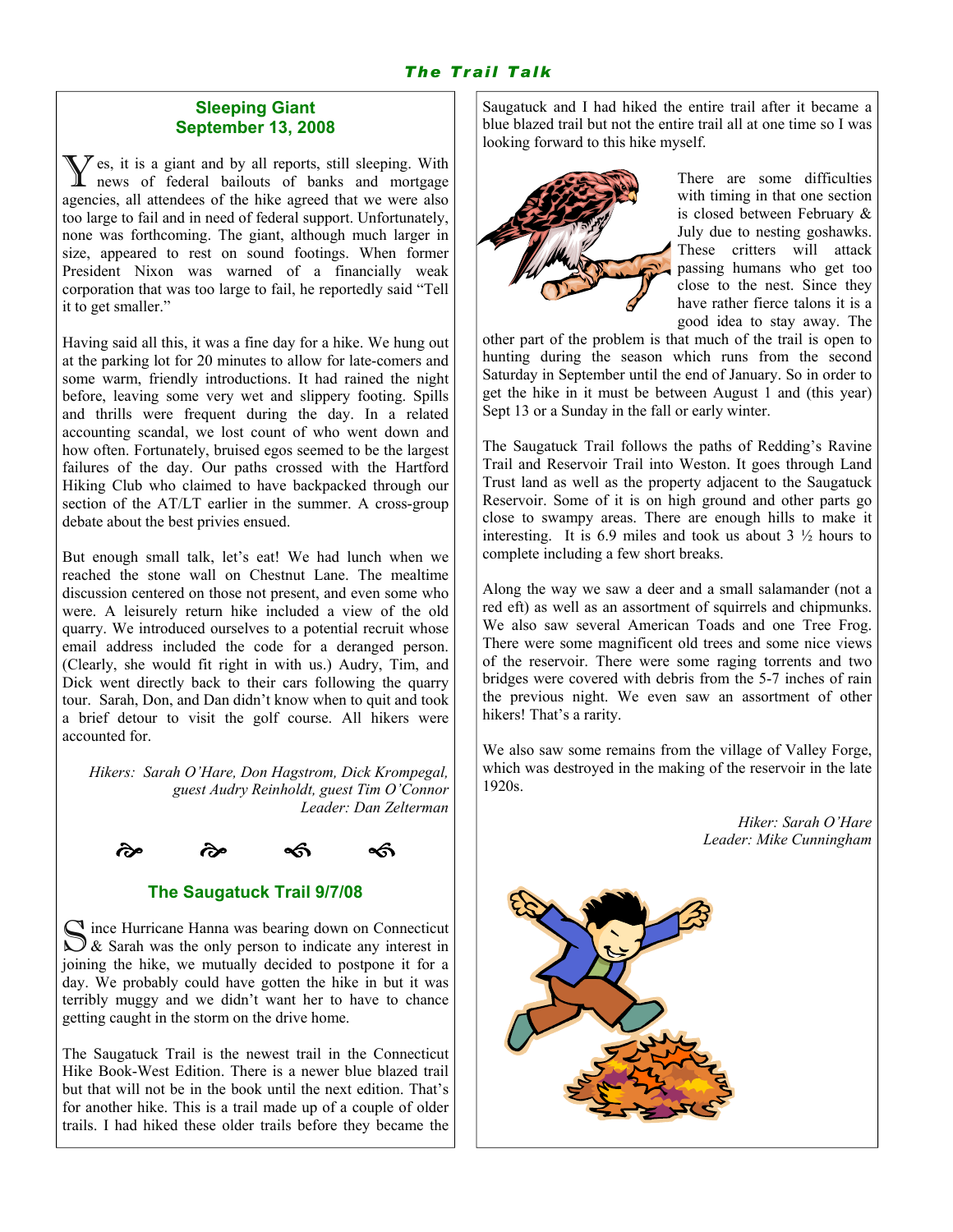# The Trail Talk

#### MM Trail

The threat of a soggy weekend and cancellations did not deter the completion of the M&M venture, which started 2 ½ years ago. M&M Sections 20, 21 & 22, including an overnight, did indeed encounter some rain and the after effects of Hurricane Kyle.

The Big Red Van was staged at Gap Mt South parking lot in Troy before returning to the Monument Road starting point. From the trailhead in Richmond NH, the hike was along dirt roads until Grassy Hill was reached. A missed turn here required a correction and once into the woods a feeling of relief prevailed. The headwaters of Tully Brook and a pond were passed before the ascent of Little Monadnock. During a snack break, including the Sarah's traditional homemade Peanut Butter Cookies decorated with M and M's, the drumming of a ruffed grouse was heard. The summit of Little Monadnock is now grown over since Bill last hiked it. A vista further on the trail would have afforded a view of Grand Monadnock on a clear day. Blazes led to Old Troy Road, an old unused tote road, which turns into Prospect Street in Troy, NH. An abandoned Railroad Station and few dozen buildings surround the village green marking the end of section 20.



The trail followed RT 12 for a mile to Quarry Road then entered the woods to ascend Fern Hill. A side trail leads to the parking lot where Big Red was staged. Dry clothes replaced damp and camping gear was retrieved. Before morning, predicted by the hooting of an owl, rain ceased. A light breakfast, restored camping gear, repacked daypacks

and it was back to Monument Road to retrieve Miss Subaru for the next staging point on Bullard Road. Back on the trail, the ascent of Gap Mt was steep. No grand views were available from Gap Mt, as published in the guide, due to fog. The descent through boulders and a swamp led to RT 124 and the end of section 21 on the outskirts of Jaffrey, NH.

Lunch Break on a stonewall started the final section of this trek at about 1500 feet. Almost immediately, the climb to the 3165 foot summit of Grand Monadnock began. A woodland start turned into a stairway of boulders for the last mile from the site of the Old Halfway House.

Sun briefly shone near a ledge area at the 3000 elevation to the cheers of hikers. And just as quickly, clouds and rain replaced it. The summit was not reached but seen as hikers were scrambling down. After a brief ceremony and with safety in mind, we descended the wet stairway of boulders with a commitment to return for the last 200 feet. At the Old Halfway House junction it was decided to return by way of the Old Toll Road to soothe weary bones. The welcomed sight of Big Red and dry clothes at the Gap Mt North parking lot meant a celebratory pizza was not far away.

End to end hikers, Sarah and Bill, completed this 122 mile GMC dream hike, coaxed along on each section by the famous Peanut Butter Cookies and a desire to complete the Trail.

Hikers, Bill Falconer and Sarah O'Hare



### MANSFIELD HOLLOW PADDLE JULY 12, 2008

This turned out to be a great day – we started with Henry coming to my house to load up the canoe – a new person, Bill Heath, a friend of Don Hagstrom met at my house also. Plans were now to leave and meet Dick Hart in Portland who would be waiting along side the roadway of Rte. 66 with paddle, life jacket and necessary gear for the day. He was there and very visible and was soon safe in Dick Heath's car. It was a long ride on back roads, finally we pull up to the parking at 9:30 in the morning and there is barely a space to park. It turns out there was a fishing program for children in foster care sponsored by the State of CT.

The day was already hot and humid so it was better to get in the water and paddle around then stand in the dirt parking lot. Jack, Bill, Dick, Henry and I paddled around as Jack kept contact with Mandy via cell phone as to her location – finally, here she

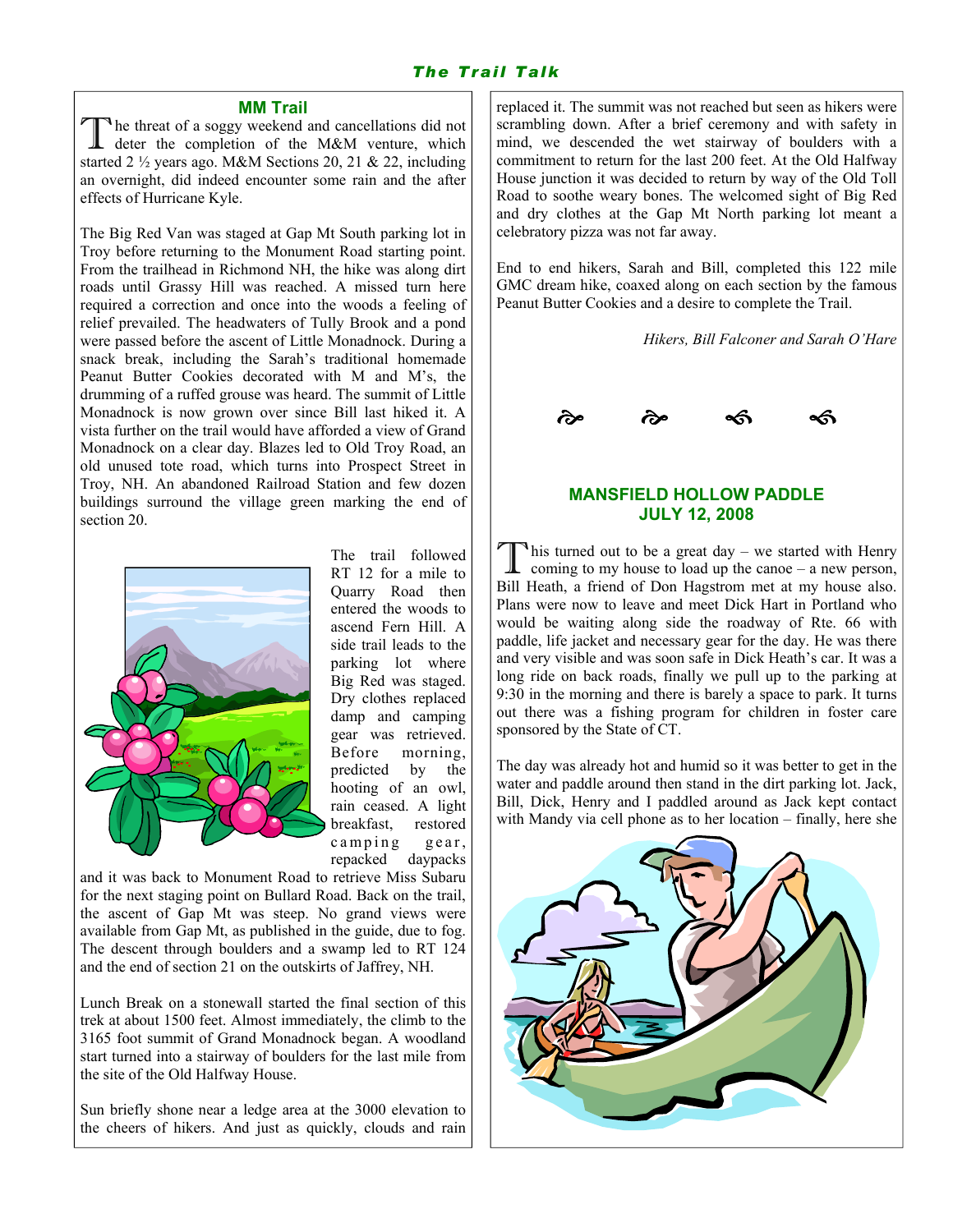comes. We decided to paddle the upper half and went through the over flow pipe since there was plenty of water from the recent rains.

We paddled along the west side of the lake identifying plants and birds, NATURE BOY, aka Henry Smith, was our guide. Jack spotted the area where we could get out and walk the dam so we pulled our water craft onto a sandy beach. The group hiked up to the dam and across while I played in the water building rock cairns.

The sun was getting hotter, in the 80's. Thank heavens for a breeze – now to find a little island that we could have lunch on where there wasn't any poison ivy. Jack, knowing the area, found a cove, however, the mucky shore was ready to suck us in up to and over our ankles. Paddling hard we pushed ourselves onto dry land and with the help of Jack to pull us in further, we avoided the muck. We found a grassy knoll with a cool breeze and the shade of the trees that made for a pleasant lunch spot. As the group had their lunch and socialized, Henry went off in search of mushrooms, since this was the season with all the rain and humid weather.

Back on the water the gentle breeze had now turned into a strong wind that we had to fight to get out of the cove and try to circle around to get back. Mandy and Jack found a small passage way and avoided the wind. Henry and I, Dick and Bill in the other canoe, were paddling with all we had to make any headway. As we turned the corner and headed in a Northerly direction the wind was at our backs – much better. All too soon the day of paddling was over – we had to wait for parking spaces to pull out our canoes and load them up on the ramp. Next stop, UCONN'S Dairy Bar. Did we use up all those calories? Is this justified? We all indulged. Great day great friends- thanks for joining me.

Paddlers: Dick Hart, Bill Heath, Jack Sanga, Mandy Brink, Henry Smith and Carol A. Langley



## Backpacking the AT in Vermont Vermont Route 12 to the NH Border October 11 & 12, 2008

 $\overline{y}$  hat a way to spend my birthday, hiking in Vermont on a warm sunny day, clear blue skies and the fall foliage at its peak. It was spectacular. Since it was just Laurene and myself, we decided to head up early on Saturday morning. After staging cars, we had a quick bite of lunch before hitting the trail to hike over Dana Hill. It was warm enough to hike in shorts and tee shirts. This section of the trail was tricky at times as there were many old side roads that looked like the trail and the trail itself had faded markers that were fairly spaced apart. Several times we had to backtrack to get ourselves back on the AT, but hey, it wouldn't be a GMC event if we weren't lost for at least a little bit. The day was filled with beautiful green meadows surrounded by mountains of beautiful colors. We got into Thistle Hill Shelter just as the sun was setting. There was one through hiker there, Grisley, who was kind enough to have a fire already going for us. We settled in and enjoyed the warm fall



night with the moon almost full above us and the fire glowing.

On Sunday morning we were up bright and early. We hit the trail about 8am and hiked for quite some time before we ran into anyone else. The day before was quite the opposite as there were a lot of day hikers out. On one hill there was a large Adirondack chair so we stopped, rested and enjoyed the view. From there we hiked into the village of Hartford, VT, where we stopped at the general store for a nice healthy snack of cold drinks and french fries. We started the gentle ascent up Griggs Mountain, our destination for the day being Happy Hill Shelter. We arrived at this very neat shelter at 2:30 pm. The shelter was opened on both sides, made of stone and had a neat loft. It was pretty neat and we enjoyed lunch there. Deciding it was too early to stop for the day, we decided to push on the last 5 miles back out to the cars. I suppose at the moment, the allure of a hot shower was too much, although when driving home that night, looking at that full moon, I felt a bit sad that I wasn't back at the shelter spending the night. We hiked out to Norwich, VT and to the cars. We were pretty pleased that we felt pretty good for having just hiked 14 miles.

It was my New Year's goal to finish the AT in NJ and VT. Many thanks to Sarah for helping me to finish NJ this spring and to Laurene for helping me to finish VT this fall. We had 22 total miles for the weekend.

Backpackers : Mandy Brink and Laurene Sorensen and the hiking hounds, Asha and Cooper

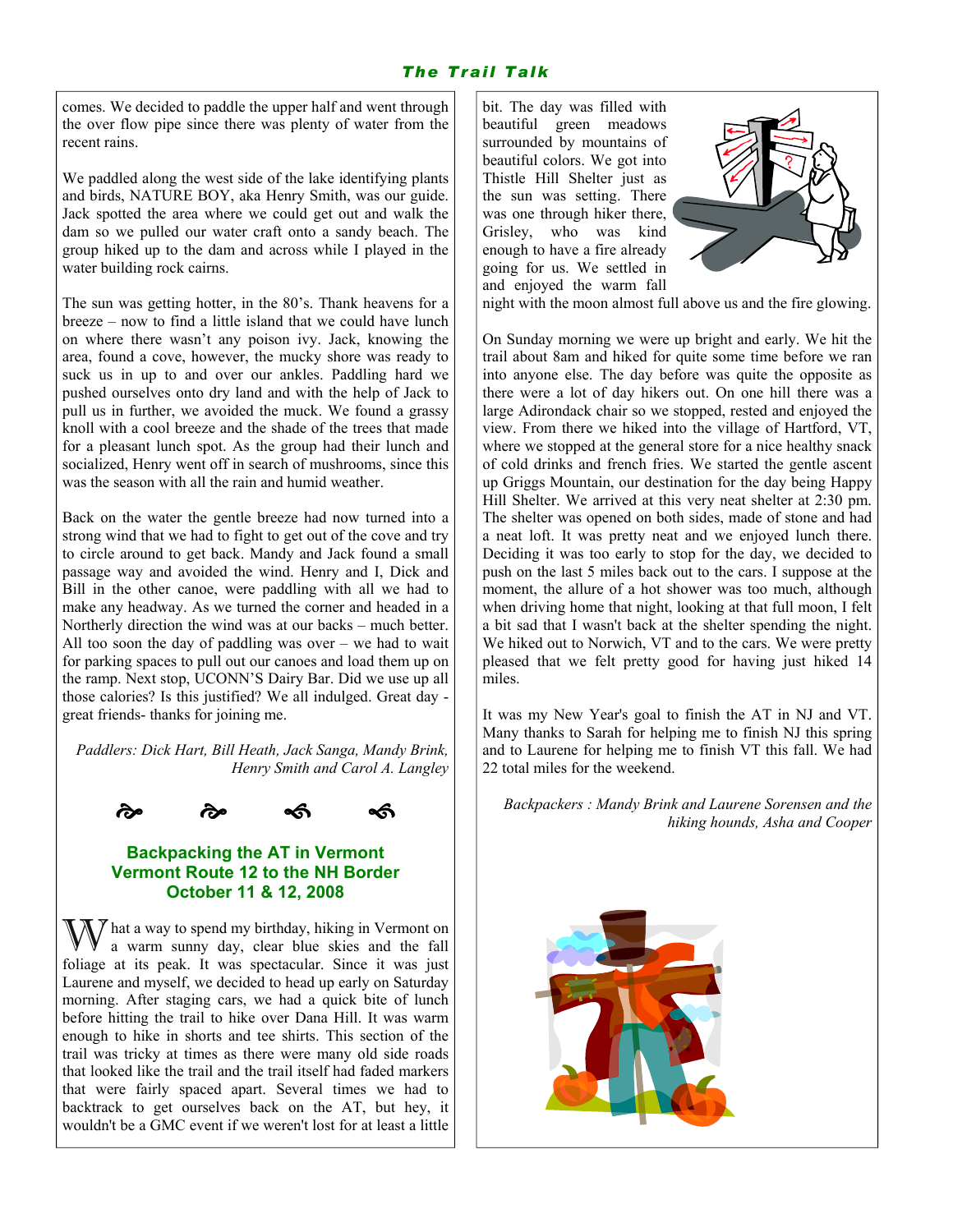# The Trail Talk

## Trail Maintenance Weekend In Vermont Basing At Kid Gore Shelter October 03 - 05, 2008

#### If I had a hammer,

#### I'd hammer in the morning!

J ack hauled in the BIGGEST hammer any of us had ever<br>J seen. And he carried this BIG hammer all the way up to the seen. And he carried this BIG hammer all the way up to the shelter. That effort alone should grant him a GMC, Connecticut Section, Maintainer of the Year Award. At some point during the weekend all of those attending got to use the aforementioned BIG hammer. Some of us were better users of the BIG hammer than others. Unfortunately, Jack also wanted to use the BIG hammer to celebrate the sunrise on Sunday morning. This scared away all of the wildlife for miles around. It also woke up those who thought of snuggling late in their sleeping bags for a wilderness snooze. The Maintainer award has since been rescinded.

The object of all this hammering was to make a clearing in front of the shelter so that the picnic table could be sited nearby but not so close as to have the rain come off the roof onto it. Never mind that the picnic table has already taken several round trips between the shelter and a plateau several yards below. Hikers opt for



convenience and carry it back up. Then GMC'ers carry it back down on their next maintenance trip. Never mind that the Connecticut Section gets credit for schlepping the heavy picnic table up to the shelter. Perhaps we should have some say in where it is situated. The tug-of-war continues.

In what had been the longest approach to the shelter, Dave walked in all the way from Williamstown, Mass. This was part of his extended hike. He arrived on Thursday and waited for us. The other four of us drove up and made use of the secret trail that Dick blazed years ago. We are sworn to secrecy. If you read this in print then you must eat the paper. If you read this on the computer, then you must be sure to press Alt-Ctl-#-F5-Del and Backspace all at the same time. If you can do that then you have more fingers than most of us.

For those who are following the Caughnawaga Saga, the shelter is now no more than a pile of sticks. It was one of the very first shelters and it has been torn down. It was listing and many brave attempts had been made to prop it up over the years. Here is a link to one of the last photos of it, while still standing and in its pre-condemned state, taken in October 2007:

http://www.jamiecompos.com/caughnawaga.html

#### If I had a paintbrush…

On Saturday, Kevin, Dick, and Dan hiked south from Kid Gore, clearing brush and painting blazes.

This covered a part of the trail that we missed in the spring due to rain, late in the day. The trail looked clear and blazes were freshened. On Sunday, Dick and Dan went north a short distance to view and blaze a



small "adjustment" that avoids a wet section of trail. A lateseason through-hiker made a point of thanking us for making his long journey just a little easier. We now have blazed our entire section of the LT/AT in both directions, in the past 18 months.

#### If I had a lever…

Archimedes said: "Πα βω και χαριστιωνι ταν γαν κινησω πασαν." (In case you are not fluent in Greek, he said "Give me a place to stand and with a lever I will move the whole world." Wikipedia is the source.) Some of those timbers that were once part of proud Caughnawaga were used to move a huge boulder that was not amenable to pulverization by the BIG hammer. One Caughnawaga timber was also used to prop up the roof of Kid Gore and will continue to provide shelter to hikers for many more years to come.

Caughnawaga is no more! Long live Caughnawaga!

Attending: Jack Sanga, Kevin Vann, David Chatel Written By: Dan Zelterman Leader: Dick Krompegal



## Mattabesett Trail Maintenance August 03, 2008

fter meeting at Guida's restaurant Mary and I spotted a car at Black Pond then drove to Rt. 68. We headed north on the Mattabesett blazing and clipping brush all day. A vary pleasant day to work with great views.

Mary O'Neill & Dick Krompegal

#### October 18, 2008

I inspected and blazed the trail from Paug Gap to Rt. 17. Other than the erosion caused by unauthorized motor vehicles use this section is OK.



Dick Krompegal